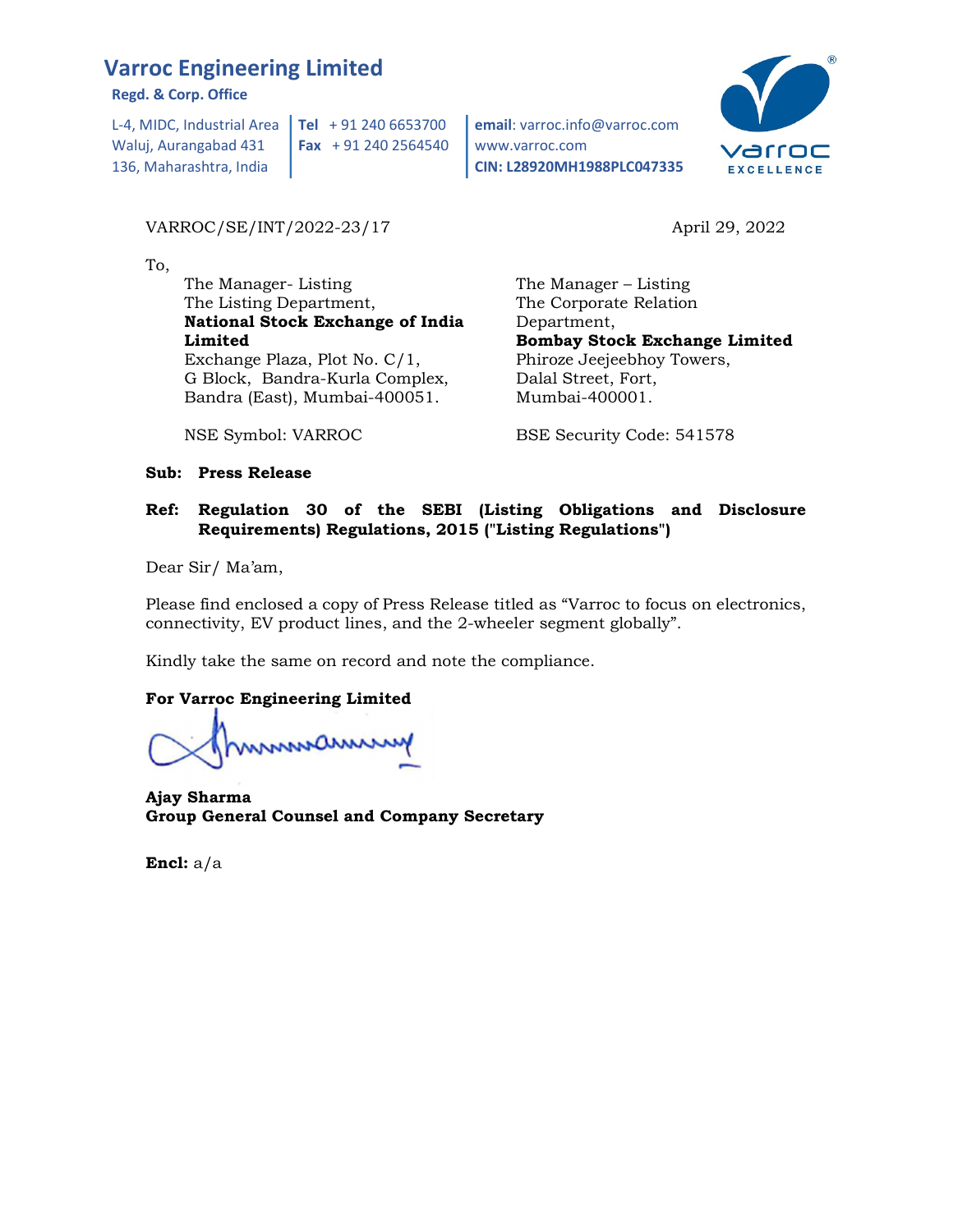

# Press Release

## **Varroc to focus on electronics, connectivity, EV product lines, and the 2-wheeler segment globally**

- *To divest its 4-wheeler lighting system operations in the Americas and Europe*
- *Securities Purchase Agreement has been signed with Plastic Omnium of France*

### **Aurangabad / Pune, April 29th 2022:**

In a bid to transform itself into a high-tech company and focus on the existing growth of electronics, connectivity, electrical vehicles (EVs) product lines and the 2-wheeler segment globally, Varroc Engineering Limited (VEL), India's leading automobile component company, has signed a Securities Purchase Agreement (SPA) with Compagnie Plastic Omnium SE of France to divest its 4-wheeler lighting systems operations in the Americas and Europe. The divestment is part of VEL's (Varroc) strategy to align its resources with the high value and high growth primary markets in China, India, and the two-wheeler sector globally.

The Euro 600 million transaction will see Varroc divesting its lighting System operations in the USA, Brazil, Mexico, Poland, Czech Republic, Germany, Turkey, and Morocco

Varroc will also continue to operate its China JV and other international 2-wheeler businesses in countries like Italy and Vietnam and global electronics businesses in Poland and Romania. The company is retaining its 4-wheeler lighting operations in Asia.

The planned divestment of Varroc's 4-wheeler lighting systems businesses in the Americas and Europe will ensure enhanced shareholders' value, sustainable growth, and further development of its R&D facilities and engineering capabilities.

Commenting on the development, **Tarang Jain, Chairman & Managing Director of Varroc Engineering**  said: "Our immediate goal is to be future-ready with continued profitable growth in emerging sectors like the EV and high technology electronics. The divestment of our passenger car lighting operations in the Americas and Europe will be a win-win deal for Varroc and Plastic Omnium. For us, we unlock great value for all our shareholders, employees, and business partners as we plan for our next level of growth in the fastest-growing economies and auto sectors in the world. We will also continue to invest in our teams and people as we embark on the next phase of our growth.

**Laurent Favre, Chief Executive Officer of Plastic Omnium**: - "Varroc Lighting Systems is a strategic addition to our business that will provide us with an extensive lighting product portfolio, a balanced footprint across best-cost countries and cross-selling opportunities. Building on our operational excellence, financial strength, and long-term vision we have identified clear levers to bring VLS to bestin-class operating performance.